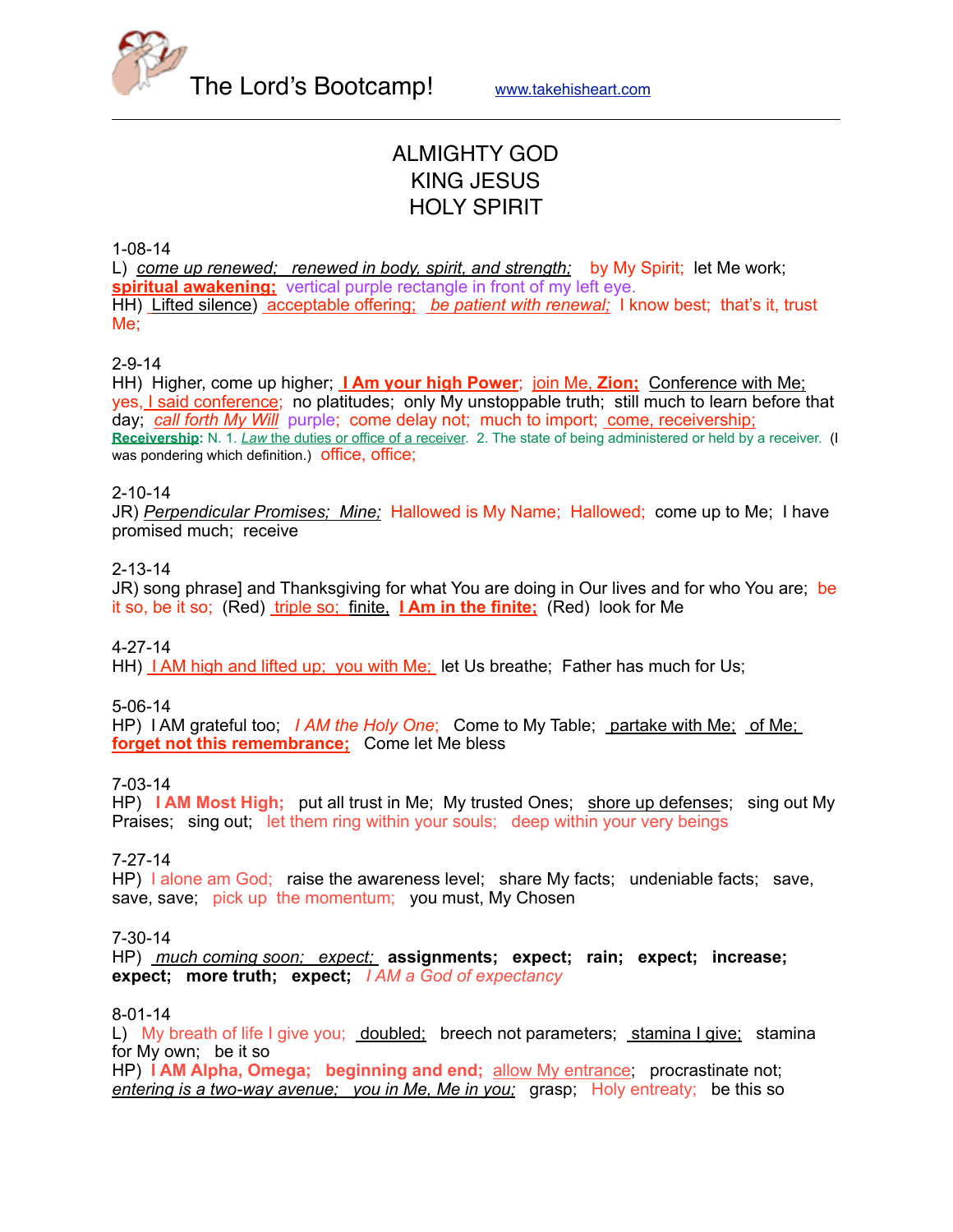#### 8-13-14

L) Submit; to Me; [I saw red.] *to My Paraclete;* deny not; know what that means; submit, My Bride; come willingly in submission

HP) come, My love; see Me as I AM; *know Me as I AM; I AM the I AM*; *Almighty, Almighty*; *I will not be denied;* what is Mine; *rightfully, legally Mine*

#### 8-19-14

L) Know Me as Jehovah; *as all My names; purpose in each one;* know them, know Me HP) find Me wherever you are; consciously aware of My presence; allow Me; in all matters; shut Me not out; *give Me legal entry*

#### 9-03-14

HH) I draw you, come; now prepare to receive; know the depths of Jehovah Jireh; know the depths of Jehovah Nissi; know the depths of Jehovah Shammah; know the depths of Jehovah Rapha; *know the depths of El Shadda*i; know the depths of Me, Jehovah; comprehend; receive as I reveal; accept, know Me; *it is time; understand, time;* be not afraid to know Me; *accept I AM; truly accept;* you think you love Me; *know Me, then love Me; love that surpasses all man's knowledge and understanding*; the true love I desire for us; come, gain understanding; know Me

#### 9-07-14

HP) as sure as I AM Jehovah what must be will be; *My faithful, you must work fervently, efficiently; so little time and much yet to do; be not frantic; listen to My every word; crucial, crucial*

#### 9-16-14

HP) Pick your path; tell them to pick their path; Mine or the enemy's; (Red) forgive and save, forgive and save; holy ghost revival; bring it about; (Red)

#### 9-17-14

HH) refurbish; let Me; Holy, Holy, Holy am I; *They must know I exist; tell the throng;* so, so many lost; objective; get them saved; hallelujah trail; chisel it; make a way where there seems none; My mark upon the land; go as I say; where I say;

#### **11-12-14**

**HH) Hallowed; Hallowed is My every move; Hallowed am I; throughout;** 

11-23-14

HH) Holy Ghost and Power; to overcome; stick to My plans;

11-26-14

HH) Precious; contemplate Our union; Holy Ghost revival; *cherish it; be ready for it;* 

12-07-14

HP) struggle not with deliverance; *I am the deliverer;* trust thou Me;

12-08-14

L) Forthwith; DPT; DPT acknowledge My supremacy; (DP over DR)

12-17-14

HH) Perpetuate; silence; holy unto Me; Hail Emmanuel; forevermore I am King; I am the Messiah; understand; understand; allow Me;

#### 12-19-14

HH) Behold, Me at work; *be not late;* (I lifted the timing to Him and saw..) 1:00; sit for; Jehovah Jireh; call forth;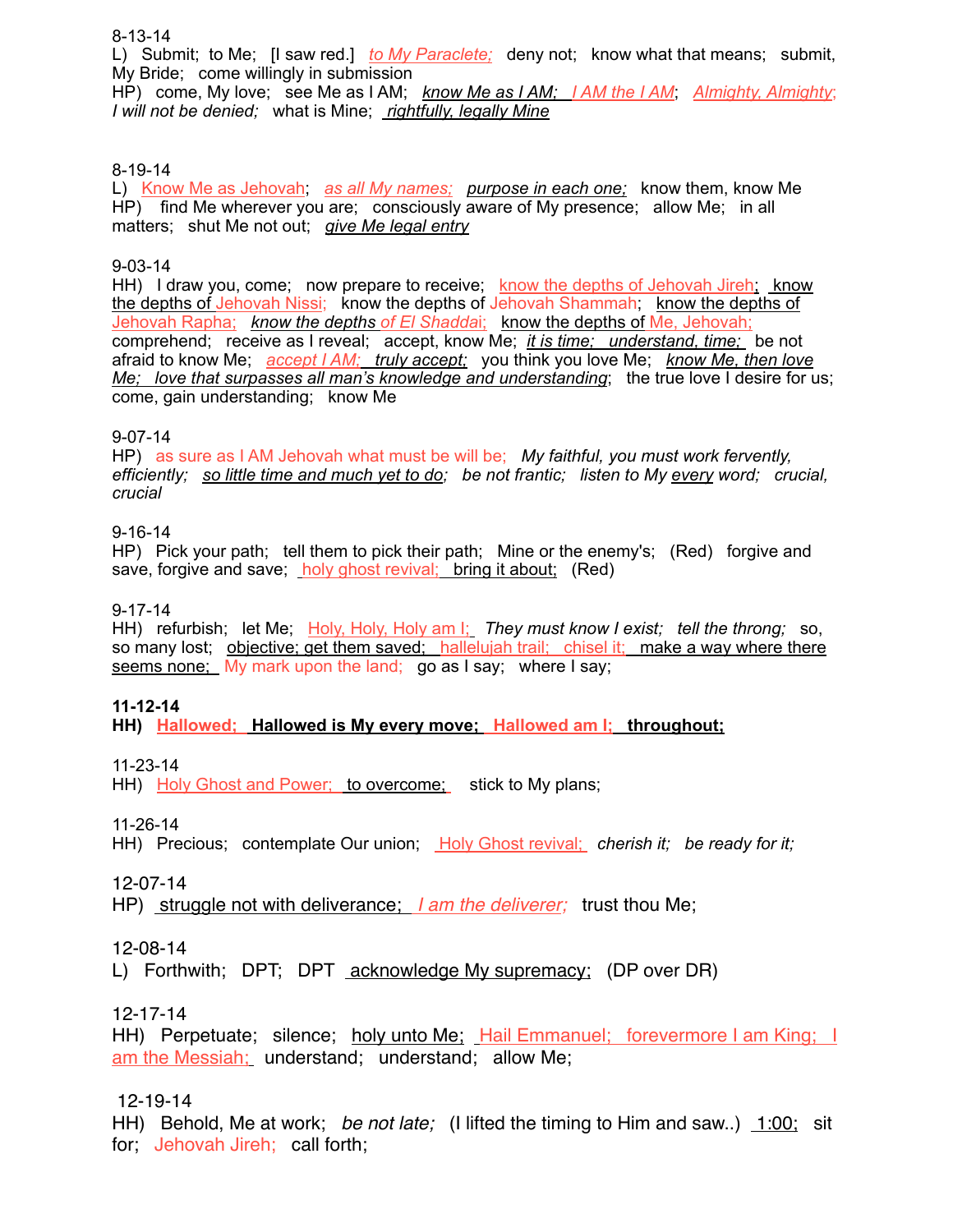#### 12-25-14

L) Purchased, you've been purchased; My Blood; DRT; freedom; DRT; accept; DRT; understand; deepness

HH) quickly; My brow; search My brow; Lamb of God; sacrificed that you shall live; P;

### 12-29-14

HH) calm; regroup; fortify; one another; Lalone am God;

# 4-12-15

L) Holy; all things with Me are Holy; *My acts, My words, My thoughts;* I am Holy; all I give is Holy; think on this

# 4-17-15

HH) Holy Lord God Almighty am I; *I am the creator;* be humble before Me; know Me; know My ways; give up your silence to Me; duly accepted; hinder Me not; stay in My will; deny enemy access; trust Me, My truths;

### 4-25-15

L) Praise Me *your Almighty*; Yes, you now have had a glimpse of who I truly am; all that I am; remember to Praise Me; *give Me legal entry; legal; understand;*

### 4-28-15

HP) allow Me, My Holy Spirit within; My Spirit expels the darkness, allow it;

### 5-07-15

L) Pronounce; My will; as I give; time; *some things I have scheduled to reveal;*<br>be ready as I give; yield to My Son; He shall lead; mounted; follow Him, follow Him He shall lead; mounted; follow Him, follow Him; tell all who will;

# 5-13-15

HH) you have directions; forget them not; deep-seated within you; proclaim Our victory often; now use your authority; *monumental proclamation;* My Son is King; *acknowledge Him as such; (Lord Jesus, I do now hereby acknowledge You as King of all, over all by the given authority in Your Name, Jesus, so be it now and forevermore You are King.) great, great, great, you got it;* testify of His Kingship;

### 12-28-15

HH) yes, I am Almighty; compromise not; never;

### 12-29-15

HH) I am your provider; take not on yourselves; always, always look to Me; I am your source for all things; look not elsewhere; *My supply does not diminish;* believe that, know it, trust Me for it; you do well; keep your eyes on Me;

### 1-26-16

L) Omnipotent, Omnipotent; know Me as Omnipotent; for I am; *My Chosen must know all that I am; truly know Me*